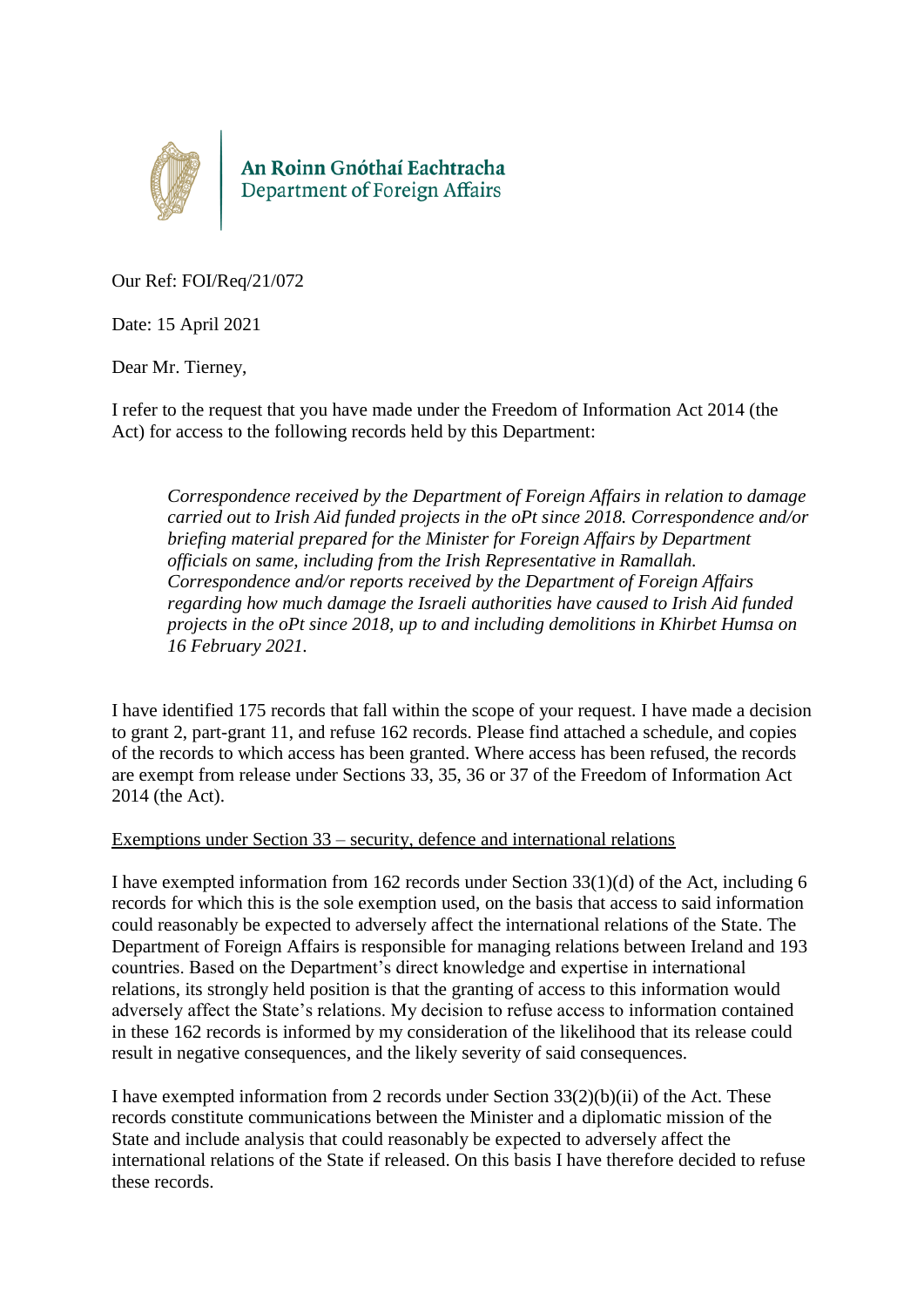I have exempted 148 records under Section  $33(3)(c)(ii)$  of the Act. These records contain information communicated in confidence from, to, or within an international organisation of states or a subsidiary of such an organisation. The majority of these records pertain to the West Bank Protection Consortium and the UN Office for the Coordination of Humanitarian Affairs in the occupied Palestinian territory. More information on the West Bank Protection Consortium can be found under 'context' below.

## Exemptions under Section 36 – Commercially sensitive information

I have refused access to 6 records under Section 36(1)(b) in light of the commercially sensitive nature of the information they contain. Upon consideration of public interest in this information, I considered the public's right to scrutinise the accountability of officers and administrative procedures within this Department and the management of public funds, the public's engagement with this Department's policies and practices, and the right of the public to have access to information. Conversely, I considered this Department's responsibilities as a donor and the expectations of the partner upon entering into this partnership with the Department. As set out above, the information provided by partner organisations is done so in confidence. In order to avoid any diminution in the level of trust between donor and partner, and mindful that release of the associated records could reasonably affect and/or deter the organisations' receipt of donor funding from other sources in future, resulting in financial loss, I have adjudicated against the release of these records. I am satisfied the public interest is best served by this decision.

# Exemptions under Section 37 – Personal information

I am part-granting 11 records which fall under Section 37(1) of the Act, relating to personal information. It is a mandatory exemption and protects the privacy (including contact details) of the individuals concerned.

# Context

Your request relates to demolitions in the occupied Palestinian territory, specifically where Irish Aid funding has been involved, and so you may find the below context useful.

The practice of demolition and confiscation of humanitarian assets is contrary to Israel's obligations under International Law, including provisions of international humanitarian law, and in particular the Fourth Geneva Convention. Ireland, through the West Bank Protection Consortium and its Embassy in Tel Aviv, has engaged directly with the Israeli authorities on this issue and has called on Israel to halt demolitions and to allow for legal construction for Palestinian residents.

Following demolitions in Humsa Al Bqai'a in Area C of the West Bank in early 2021, Minister Coveney made a statement on 5 February in which he called on Israel, as the occupying power, to fulfil its obligations towards this community and to cease its harmful practice of evictions and demolitions of Palestinian property. The full statement can be found [here.](https://www.dfa.ie/news-and-media/press-releases/press-release-archive/2021/february/statement-by-minister-simon-coveney-on-israeli-actions-at-humsa-al-bqaia.php)

Ireland along with a group of EU and other States is a member of the West Bank Protection Consortium. The Consortium (WBPC) plays a leading role in supporting threatened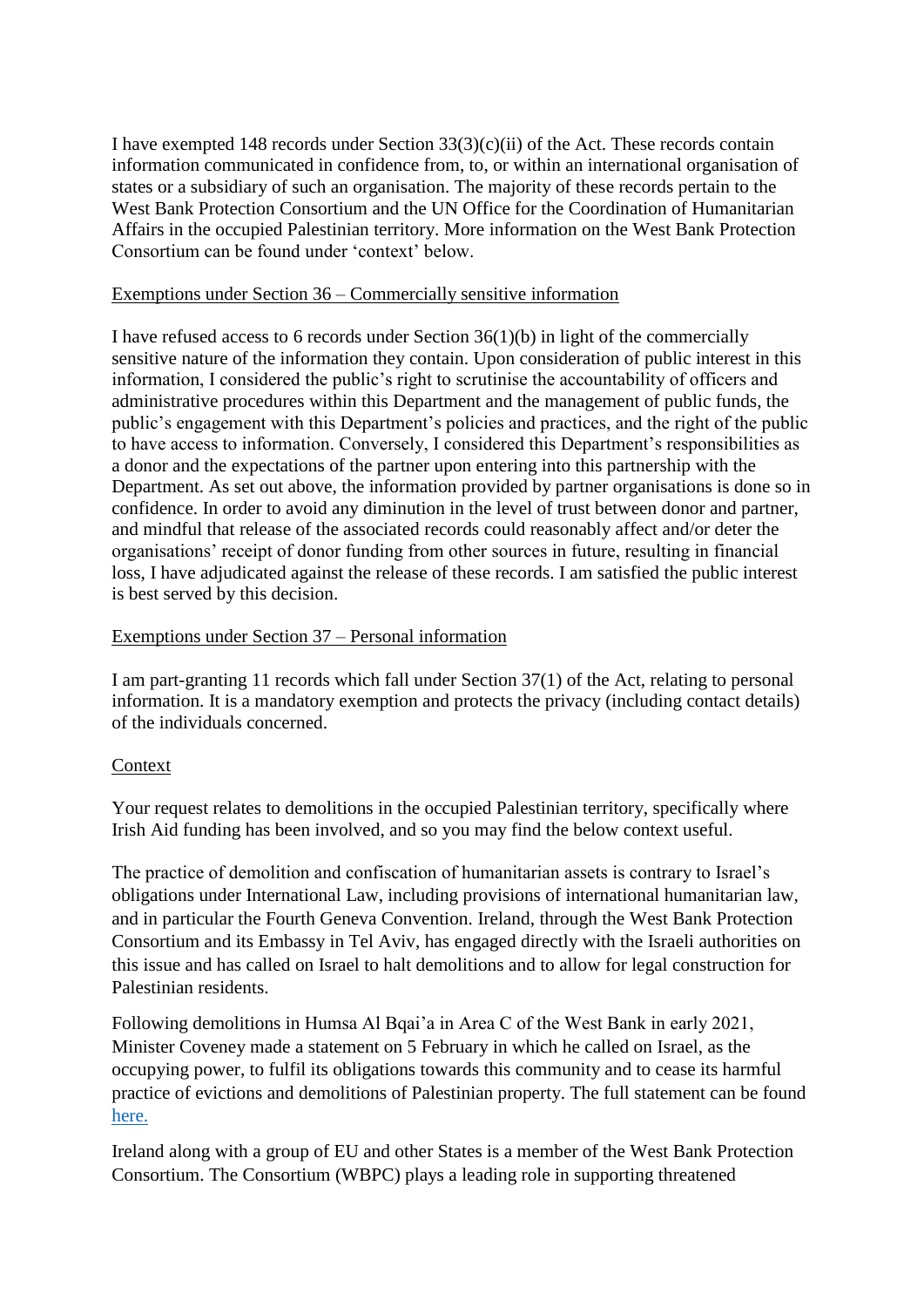communities from forcible transfer, coordinating the provision of essential services to them, including material and humanitarian assistance and legal aid. Established at the initiative of the EU's Humanitarian Agency, ECHO, the Consortium includes a number of donor countries, including Ireland, and International Non-Governmental Organisations. WBPC donors have raised the issue of compensation directly with the Israeli authorities and has sought compensation of over €650,000 in respect of confiscated or demolished assets to date. This figure represents costs for the whole Consortium and is not attributable per donor.

Detailed data on demolitions can be found on the United Nations Office for coordination of humanitarian affairs (OCHA) in the occupied Palestinian territory (oPt) here: [https://www.ochaopt.org/data/demolition.](https://www.ochaopt.org/data/demolition) Further information relevant to your query, but which did not fall within the scope of your request under the Freedom of Information Act 2014, can be found in annex to this letter.

## Right of Appeal

Should you wish to appeal this decision, you may do so in writing to the Freedom of Information Unit, Department of Foreign Affairs, 76-78 Harcourt Street, Dublin 2 or by email to [foi@dfa.ie.](mailto:foi@dfa.ie) A fee applies for an appeal for access to non-personal information; the level of this fee has been set at  $\epsilon$ 30. For methods of payment, please contact FOI Unit at [foi@dfa.ie,](mailto:foi@dfa.ie) or +353 (0) 1 408 2857.

You should make your appeal within 4 weeks (20 working days) from the date of this notification. However, the making of a late appeal may be permitted in appropriate circumstances. The appeal will involve a complete reconsideration of the matter by a more senior member of staff from this Department.

Yours sincerely,

(prof.) Ole

**Sinéad Collins** North Africa and MEPP Unit Department of Foreign Affairs +353 (0) 1 408 2192, [sinead.collins@dfa.ie](mailto:sinead.collins@dfa.ie)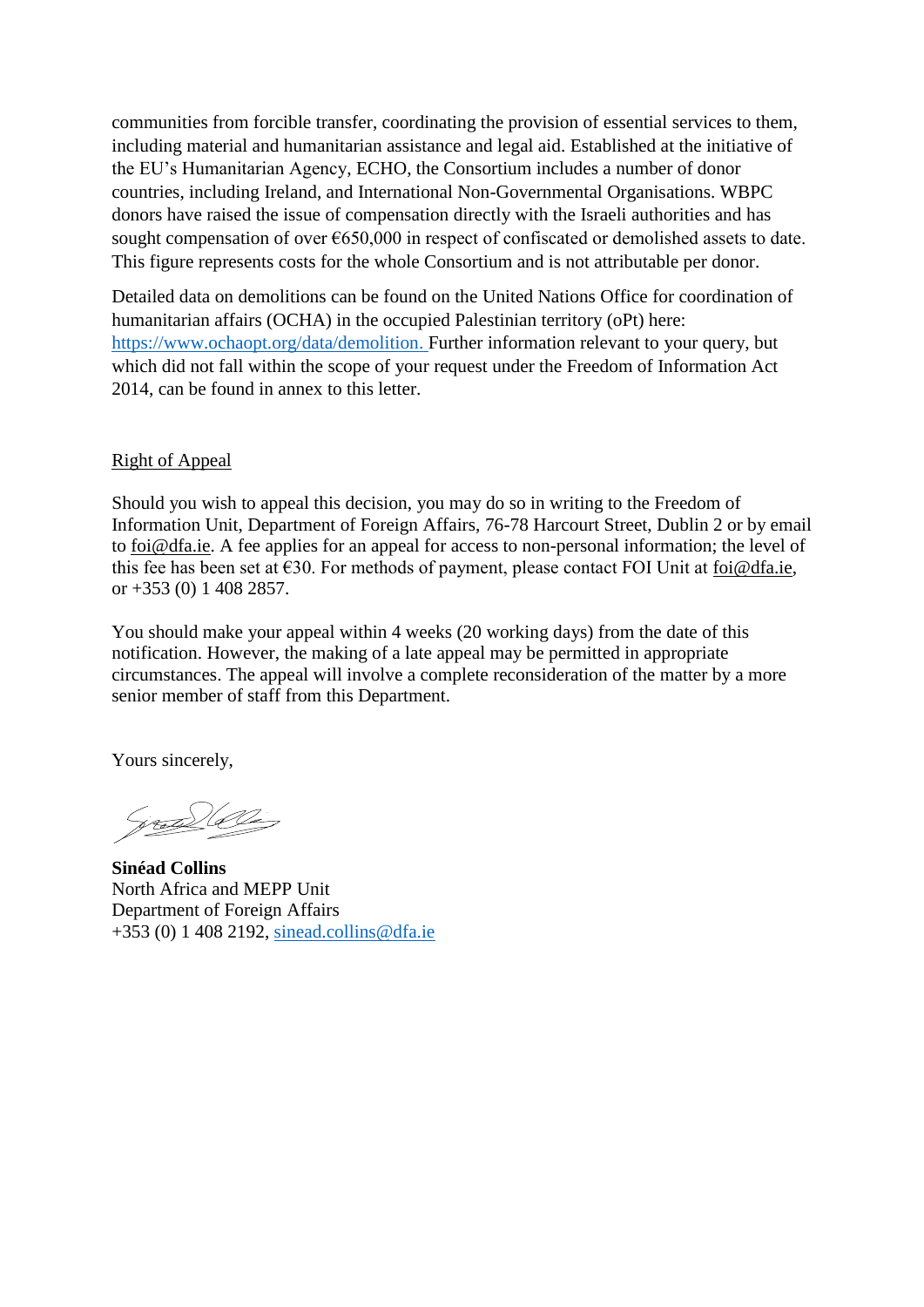### **Annex**

### **Recent statements by Minister Coveney**

5 February 2021 – Statement by Minister Coveney on Israeli actions at Humsa Al Bqai'a [https://www.dfa.ie/news-and-media/press-releases/press-release](https://www.dfa.ie/news-and-media/press-releases/press-release-archive/2021/february/statement-by-minister-simon-coveney-on-israeli-actions-at-humsa-al-bqaia.php)[archive/2021/february/statement-by-minister-simon-coveney-on-israeli-actions-at-humsa-al](https://www.dfa.ie/news-and-media/press-releases/press-release-archive/2021/february/statement-by-minister-simon-coveney-on-israeli-actions-at-humsa-al-bqaia.php)[bqaia.php](https://www.dfa.ie/news-and-media/press-releases/press-release-archive/2021/february/statement-by-minister-simon-coveney-on-israeli-actions-at-humsa-al-bqaia.php)

26 January 2021 - Statement by Minister Coveney at UNSC Debate on the Middle East, Including the Palestinian Question

[https://www.dfa.ie/pmun/newyork/news-and-](https://www.dfa.ie/pmun/newyork/news-and-speeches/securitycouncilstatements/statementsarchive/statement-by-minister-coveney-at-unsc-debate-on-the-middle-east-including-the-palestinian-question.html)

[speeches/securitycouncilstatements/statementsarchive/statement-by-minister-coveney-at](https://www.dfa.ie/pmun/newyork/news-and-speeches/securitycouncilstatements/statementsarchive/statement-by-minister-coveney-at-unsc-debate-on-the-middle-east-including-the-palestinian-question.html)[unsc-debate-on-the-middle-east-including-the-palestinian-question.html](https://www.dfa.ie/pmun/newyork/news-and-speeches/securitycouncilstatements/statementsarchive/statement-by-minister-coveney-at-unsc-debate-on-the-middle-east-including-the-palestinian-question.html)

17 January 2021 - Statement by the Minister for Foreign Affairs on settlement announcements in the West Bank [including line on confiscations and demolitions] [https://www.dfa.ie/news-and-media/press-releases/press-release](https://www.dfa.ie/news-and-media/press-releases/press-release-archive/2021/january/statement-by-the-minister-for-foreign-affairs-on-settlement-announcements-in-the-west-bank.php)[archive/2021/january/statement-by-the-minister-for-foreign-affairs-on-settlement](https://www.dfa.ie/news-and-media/press-releases/press-release-archive/2021/january/statement-by-the-minister-for-foreign-affairs-on-settlement-announcements-in-the-west-bank.php)[announcements-in-the-west-bank.php](https://www.dfa.ie/news-and-media/press-releases/press-release-archive/2021/january/statement-by-the-minister-for-foreign-affairs-on-settlement-announcements-in-the-west-bank.php)

17 November 2020 - Statement by Minister for Foreign Affairs Simon Coveney on settlement announcements in the West Bank

[https://www.dfa.ie/news-and-media/press-releases/press-release](https://www.dfa.ie/news-and-media/press-releases/press-release-archive/2020/november/statement-by-minister-for-foreign-affairs-simon-coveney-on-settlement-announcements-in-the-west-bank.php)[archive/2020/november/statement-by-minister-for-foreign-affairs-simon-coveney-on](https://www.dfa.ie/news-and-media/press-releases/press-release-archive/2020/november/statement-by-minister-for-foreign-affairs-simon-coveney-on-settlement-announcements-in-the-west-bank.php)[settlement-announcements-in-the-west-bank.php](https://www.dfa.ie/news-and-media/press-releases/press-release-archive/2020/november/statement-by-minister-for-foreign-affairs-simon-coveney-on-settlement-announcements-in-the-west-bank.php)

16 October 2020 - Statement by the Minister Simon Coveney on settlement announcements in the West Bank

[https://www.dfa.ie/news-and-media/press-releases/press-release](https://www.dfa.ie/news-and-media/press-releases/press-release-archive/2020/october/statement-by-the-minister-simon-coveney-on-settlement-announcements-in-the-west-bank.php)[archive/2020/october/statement-by-the-minister-simon-coveney-on-settlement](https://www.dfa.ie/news-and-media/press-releases/press-release-archive/2020/october/statement-by-the-minister-simon-coveney-on-settlement-announcements-in-the-west-bank.php)[announcements-in-the-west-bank.php](https://www.dfa.ie/news-and-media/press-releases/press-release-archive/2020/october/statement-by-the-minister-simon-coveney-on-settlement-announcements-in-the-west-bank.php)

22 July 2019 - Tánaiste statement on demolitions in Sur Bahir area of the Jerusalem governorate

[https://www.dfa.ie/news-and-media/press-releases/press-release-archive/2019/july/tanaiste](https://www.dfa.ie/news-and-media/press-releases/press-release-archive/2019/july/tanaiste-statement-on-demolitions-in-sur-bahir-area-of-the-jerusalem-governorate--.php)[statement-on-demolitions-in-sur-bahir-area-of-the-jerusalem-governorate--.php](https://www.dfa.ie/news-and-media/press-releases/press-release-archive/2019/july/tanaiste-statement-on-demolitions-in-sur-bahir-area-of-the-jerusalem-governorate--.php)

4 July 2018 - Statement by the Tánaiste on Palestinian villages of Abu Nuwar and Khan al Ahmar

[https://www.dfa.ie/news-and-media/press-releases/press-release-archive/2018/july/tanaiste](https://www.dfa.ie/news-and-media/press-releases/press-release-archive/2018/july/tanaiste-village-abu-nuwar/statement-by-the-tanaiste-on-palestinian-villages-of-abu-nuwar-and-khan-al-ahmar.php)[village-abu-nuwar/statement-by-the-tanaiste-on-palestinian-villages-of-abu-nuwar-and-khan](https://www.dfa.ie/news-and-media/press-releases/press-release-archive/2018/july/tanaiste-village-abu-nuwar/statement-by-the-tanaiste-on-palestinian-villages-of-abu-nuwar-and-khan-al-ahmar.php)[al-ahmar.php](https://www.dfa.ie/news-and-media/press-releases/press-release-archive/2018/july/tanaiste-village-abu-nuwar/statement-by-the-tanaiste-on-palestinian-villages-of-abu-nuwar-and-khan-al-ahmar.php)

31 May 2018 - Statement by the Tánaiste on the threat of demolition to a Palestinian community

[https://www.dfa.ie/news-and-media/press-releases/press-release-archive/2018/may/tanaiste](https://www.dfa.ie/news-and-media/press-releases/press-release-archive/2018/may/tanaiste-statement-palestinian-community/statement-by-the-tanaiste-on-the-threat-of-demolition-to-a-palestinian-community.php)[statement-palestinian-community/statement-by-the-tanaiste-on-the-threat-of-demolition-to-a](https://www.dfa.ie/news-and-media/press-releases/press-release-archive/2018/may/tanaiste-statement-palestinian-community/statement-by-the-tanaiste-on-the-threat-of-demolition-to-a-palestinian-community.php)[palestinian-community.php](https://www.dfa.ie/news-and-media/press-releases/press-release-archive/2018/may/tanaiste-statement-palestinian-community/statement-by-the-tanaiste-on-the-threat-of-demolition-to-a-palestinian-community.php)